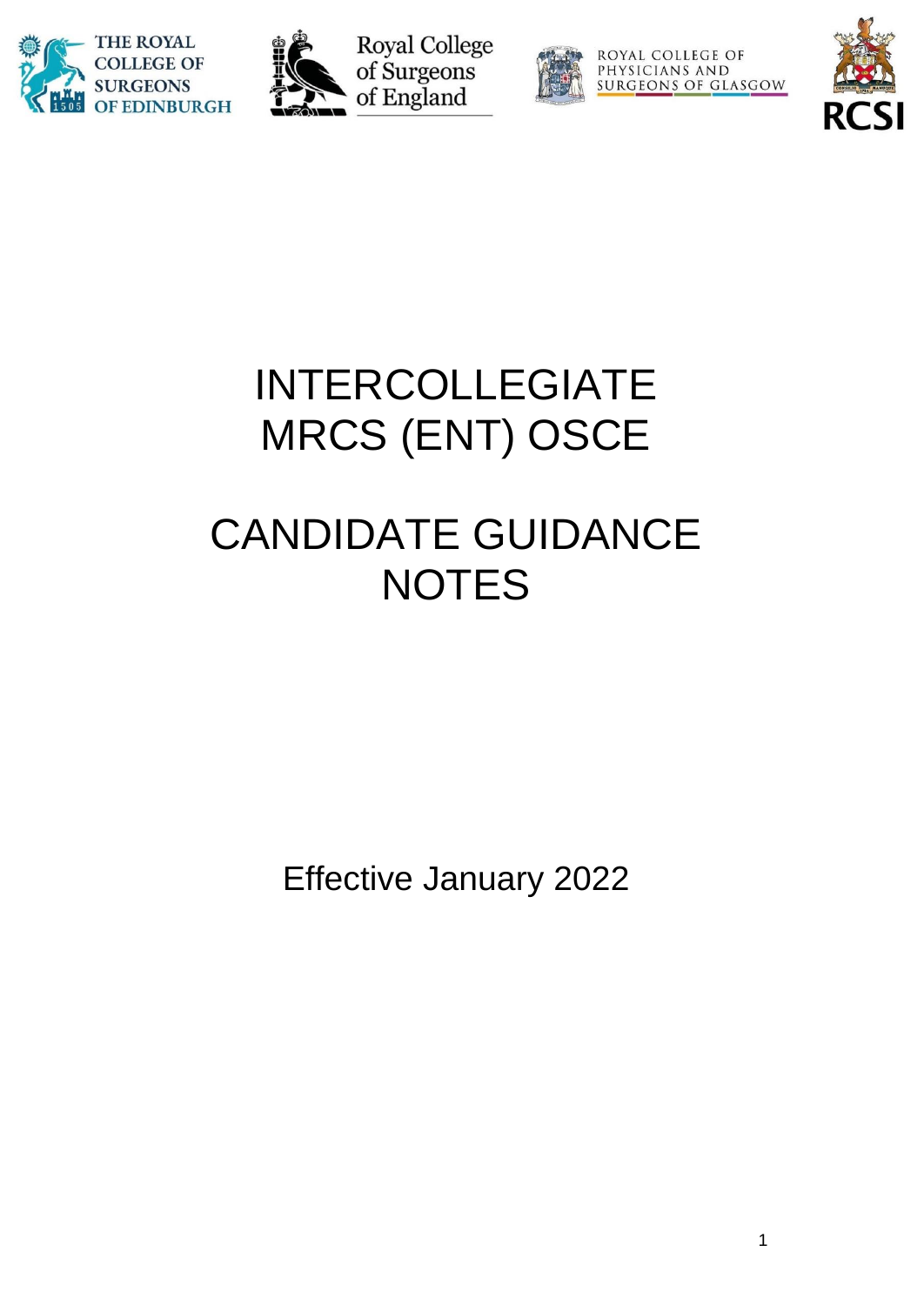### INTERCOLLEGIATE MRCS (ENT) OSCE OBJECTIVE STRUCTURED CLINICAL EXAMINATION

## **CANDIDATE INSTRUCTIONS AND GUIDANCE NOTES**

#### **1. General Information**

These guidance notes are intended to provide guidance for candidates who are taking the MRCS (ENT) OSCE examination. This examination is in the form of an *Objective Structured Clinical Examination* (OSCE). These notes will be updated periodically.

The purpose of the MRCS (ENT) is to test the breadth of knowledge, the clinical and communication skills and the professional attributes considered appropriate by the Colleges for a doctor intending to undertake practice within an Otolaryngology Department in a non-consultant career grade or trainee position.

The MRCS (ENT) is available to candidates who have satisfied the examination requirements as described in the Regulations for the award of Membership to one of the Surgical Royal Colleges of Great Britain: MRCS (ENT), currently in force.

For further information please go to

[https://www.intercollegiatemrcsexams.org.uk/dohns/dohns-regulations-and](https://www.intercollegiatemrcsexams.org.uk/dohns/dohns-regulations-and-formal-documents/)[formal-documents/](https://www.intercollegiatemrcsexams.org.uk/dohns/dohns-regulations-and-formal-documents/)

The Surgical Accreditation Committee has deemed that the possession of either the MRCS (ENT) or the MRCS plus the DO-HNS is required to allow access to the National Selection Process for transition from CT/ST2 to ST3. Candidates are advised to consult the MDRS website for the latest regulations [\(https://specialtytraining.hee.nhs.uk/\)](https://specialtytraining.hee.nhs.uk/).

#### **2. Objective Structured Clinical Examination (OSCE)**

#### **2.1 Structure**

The MRCS (ENT) OSCE consists of up to 28 "Active Stations" and sometimes some "Preparation Stations" and "Rest Stations". The 28 Active Stations include approximately five stations designed to assess clinical skills, clinical examination, clinical history-taking and communication skills. These stations are manned by both a patient (or an actor playing the part of a patient) and an examiner. The candidates' performance is observed and marked directly by the examiner. There are a further approximately 23 stations where candidates are presented with questions to be answered on a written question/answer sheet. These stations allow assessment of anatomy and physiology, pathology/histology, audiometry, otology, rhinology, laryngology, neck conditions, written communication skills, radiology, ENT surgical/medical instruments and paediatric ENT surgery.

Some stations require the presence of a "Preparation Station" just before the active station. This Preparation Station provides instructions for the next station, so that the candidate is fully aware of the task which he/she will be asked to complete at the next station.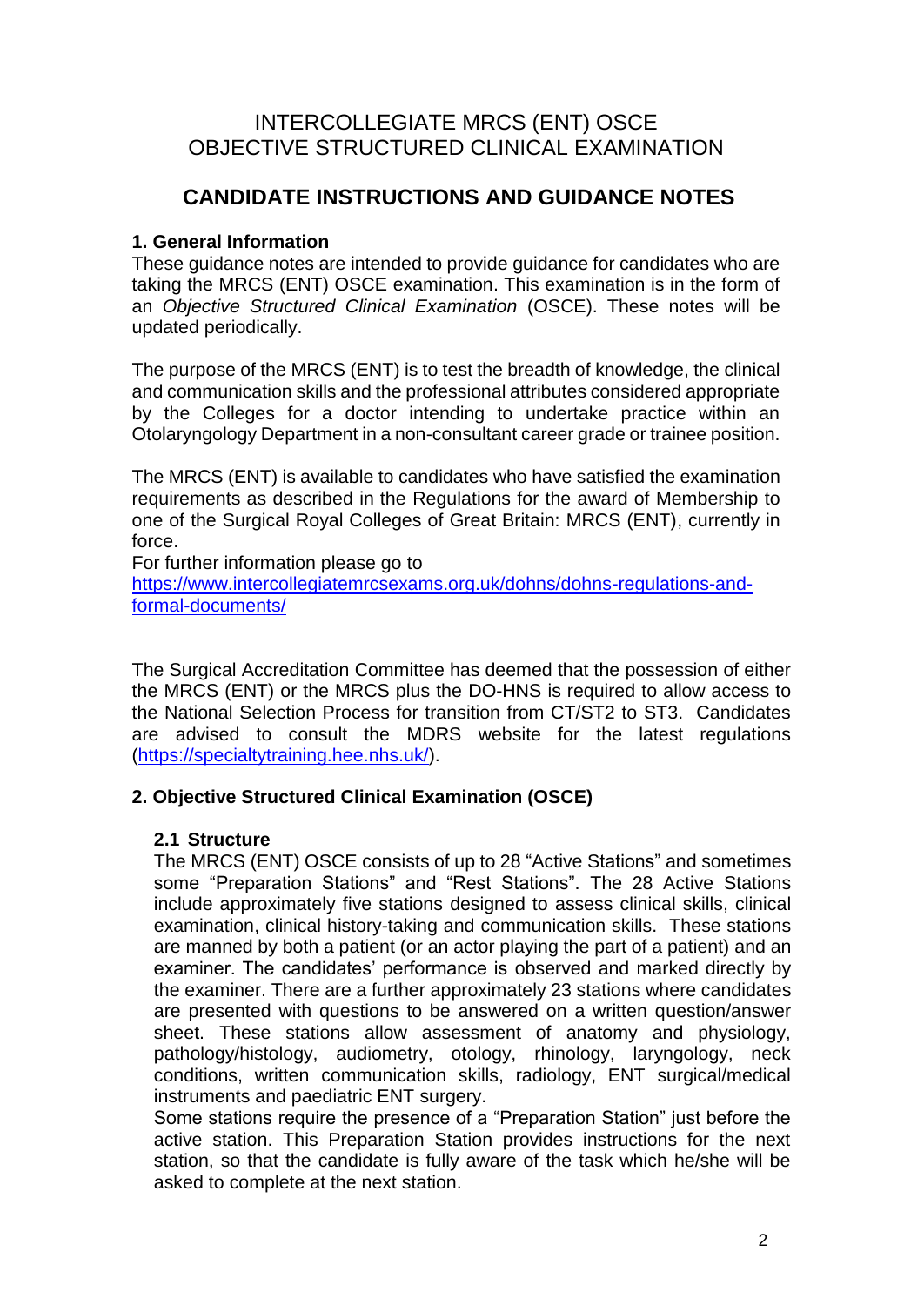The examination is also likely to include a variable number of "Rest Stations". During the rest stations, candidates may review their answer sheets from previous stations if they wish to do so.

#### **2.2 Domains**

The MRCS (ENT) examination examines various areas of knowledge, skills, competencies and professional characteristics of the competent surgeon. These domains map both the GMC's good medical practice (including the areas of clinical knowledge, clinical skill, technical skill, communication, decision making/problem solving and organisation/planning) and, also the year 1-2 competencies and knowledge in the ENT Curriculum, as described on the ISCP website [\(http://www.iscp.ac.uk\)](http://www.iscp.ac.uk/).

#### **2.3 Standard Setting**

The pass mark for the MRCS (ENT) OSCE examination is determined by the examiners attending the examination, and includes a modified Angoff process.

#### **2.4 Duration**

The candidates have seven minutes at each station to complete the task or the questions posed. A bell signals the end of each 7 minute period. At the sound of the bell, each candidate moves on to the next station. The examination will normally last approximately 3 hours 20 minutes.

#### **2.5 Quality Assurance**

Each candidate's paper is marked by two examiners. Any discrepancy regarding the award of a mark is resolved by the Supervising Examiner.

#### **3. Conduct of Examination**

#### **3.1 Proof of Identity**

Candidates must bring proof of identity to the examination. Proof of identity must be an official document, such as a current passport or driver's licence that includes the candidate's name, signature and photograph.

For the purposes of visual identification, any candidate sitting the examination will be required to remove any clothing and/or other item which covers all, or part of, the candidate's face. The Colleges will observe sensitivity and in specific circumstances, privacy in the visual identification of candidates.

#### **3.2 Dress Code**

In line with modern infection control practices, and in view of the variety of stations and the limited time available between them, it has been decided to adopt a standard dress code for all stations in order to ease the pressure upon candidates who would otherwise be required to modify their dress between stations. The dress requirements for candidates are as follows:

- Arms to be bare below the elbow
- No jewellery on hands or wrists with the exception of wedding rings/bands
- No tie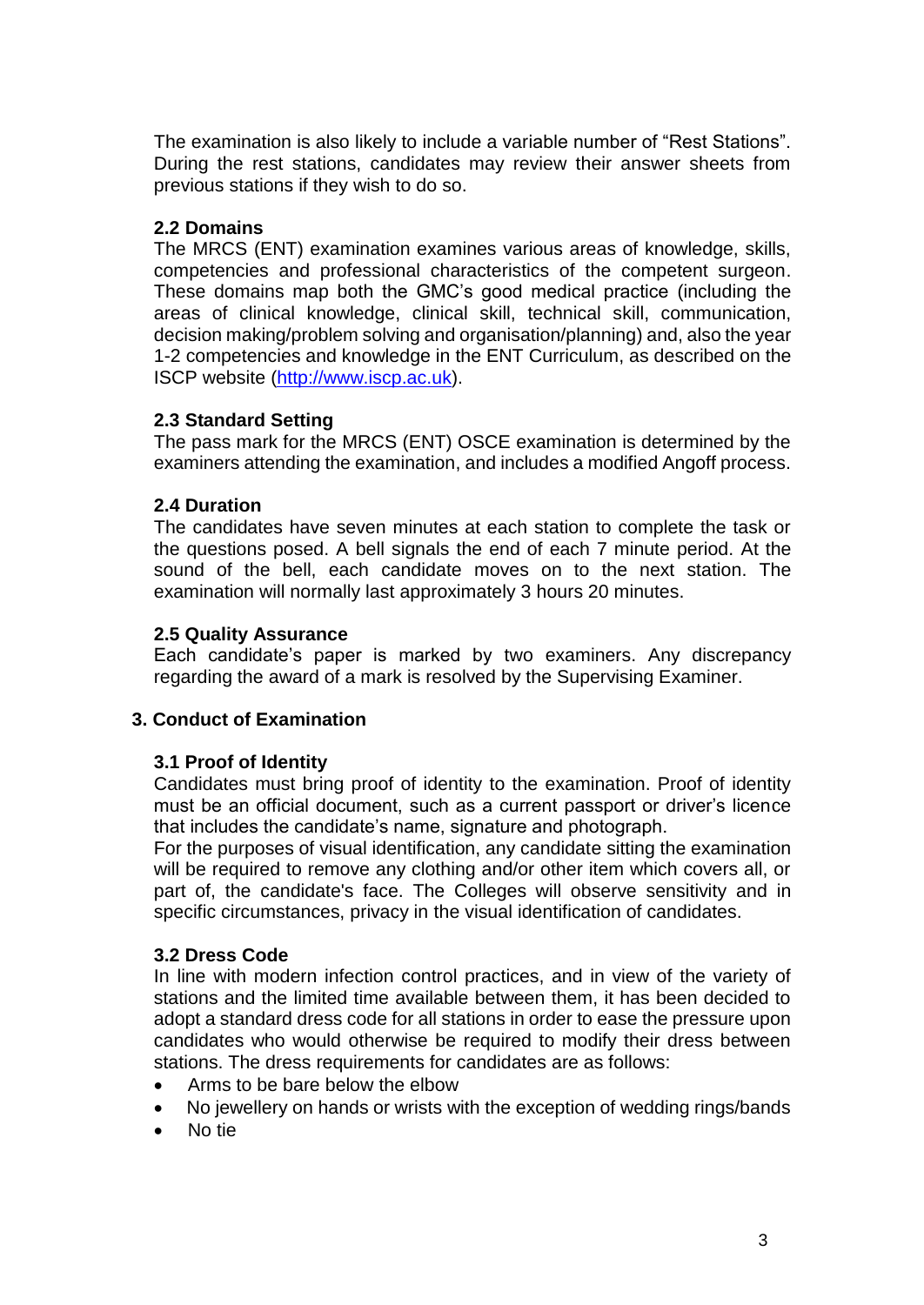An acceptable form of dress would be a conventional short-sleeved shirt/blouse, open at the neck or for a long-sleeved shirt / blouse with the sleeves rolled up throughout the examination. T-shirts and polo shirts are not acceptable dress.

Candidates with religious or cultural reasons for not observing this code for all stations will be expected to comply with the dress code for those stations involving the physical examination of patients/actors.

To facilitate the assessment of non-verbal communication skills and interaction with the examiner and patient (or actor in the role of the patient as the case may be)*,* the Colleges will require candidates for the duration of the stations in question to remove any clothing and/or other item which covers all, or part of the candidate's face.

#### **3.3 Briefing**

All candidates will undergo a detailed briefing by a member of the examination administrative staff, and sometimes the Supervising Examiner, prior to the commencement of the MRCS (ENT) OSCE examination. It is very important that candidates listen carefully to the information that they are given at the briefing and also follow any instructions that they are given by the administrative staff during the circuit. The briefing will cover the checking and issuing of candidate numbers, layout of the stations, rest stations, the candidates' starting position, timing arrangements and arrangements for emergency evacuation of the centre. Candidates must make sure that they fully understand how the examination circuit is to be run. At the end of the circuit there will be a debriefing session and candidates will be invited to complete a feedback form.

#### **3.4 Equipment**

All equipment required for the tasks set in each station will be supplied. Candidates are not required to bring any equipment for their own use.

There are a number of stations that use tablet computers to show a particular image. In the unlikely event of a malfunction candidates should immediately make an invigilator aware of the issue and another copy of the image will be supplied. Under these circumstances candidates will not be disadvantaged. Candidates are encouraged to use the zoom function if required but all other functions of the tablet are disabled. Any tampering with the internet function of the tablet will be deemed as misconduct.

#### **3.5 Electronic and Communication Devices**

Mobile phones or other electronic/communication devices must not be carried on the person during the circuit. They can be left (switched off) with other property. Any candidate who is found to be in possession of an electronic/communication device after the start of the examination will be subject to disciplinary action.